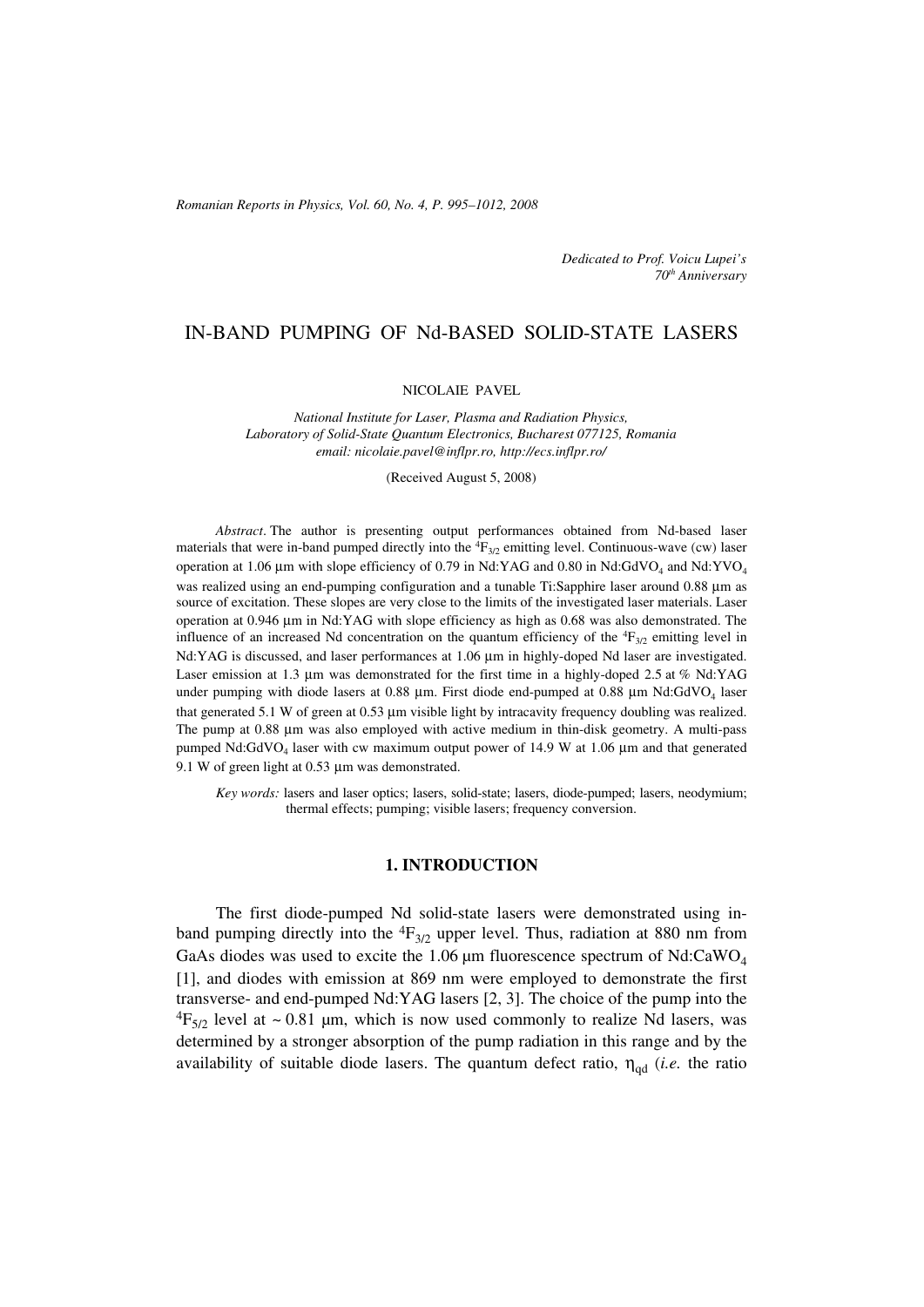between the pump wavelength,  $\lambda_p$  and the emission wavelength,  $\lambda_{em}$ ) is, however, a major limitation in power scaling of a solid-state laser. Various parameters of the laser emission (absorbed pump power at threshold, slope efficiency or optical efficiency), are influenced by  $\eta_{\text{nd}}$ , which also has a major contribution to the heat generated in the laser medium. Thus, reduction of the quantum defect,  $(1 - \eta_{\text{od}})$  is an important issue for optimization of laser performances, and for Nd laser materials this can be realized by using in-band pumping directly into the  ${}^{4}F_{3/2}$ emitting level.

The research on this subject was revitalized after the year 1999. Laser performances at 1064 nm in Nd:YAG pumped at 869 nm and at 885 nm [4, 5], and in  $Nd:YVO<sub>4</sub>$  pumped at 880 nm [5] were investigated by a team from Israel, by using as pump source a tunable Ti:Sapphire laser. An increase of the slope efficiency with respect to the absorbed pump power,  $\eta_{sa}$  by 5 to 12% and a decrease of the absorbed pump power at threshold,  $P_{th,a}$  by 11% were recorded for the in-band pumping, compared with the pump into the  ${}^{4}F_{5/2}$  level. In 2001, a Nd:YAG laser with 14 W cw output power at 1064 nm and an overall optical-tooptical efficiency,  $\eta_0$  of 0.53 was reported by the same research group under pump with diode lasers at 885 nm [6]; the slope efficiency with respect to the incident pump power,  $\eta_s$  was 0.63. The first demonstration of laser emission on the quasithree-level  ${}^{4}F_{3/2} \rightarrow {}^{4}I_{9/2}$  transition at 914 nm in Nd:YVO<sub>4</sub> under pump at 880 nm was reported in 1999 by a research group from Hamburg University, Germany [7]. In this case, the pump with a Ti:Sapphire laser yielded a slope efficiency  $\eta_{sa}$  of 0.51. In 2002 a research team from USA employed diode lasers with emission at 880 nm to realized a  $Nd:YVO<sub>4</sub>$  laser with an output power of 10.8 W at 1064 nm for 24 W of absorbed pump power,  $P_{\text{abs}}$  [8]. In all these experiments the optical excitation was made in an end-pumping scheme. Therefore, good absorption of the pump radiation was realized by using long active media, with a length between 12 and 40 mm [4–6, 8]. However, such a laser configuration has a lower than unity spatial overlap efficiency between the pump and laser beam volumes,  $\eta_m$  and an increased round-trip residual losses  $L_i$ , which limits the laser performances at 1.06 m. Moreover, lengthening the laser crystal will increase the reabsorption losses, which is detrimental for achieving efficient laser emission on the quasithree-level  ${}^{4}F_{3/2} \rightarrow {}^{4}I_{9/2}$  transition at 0.9 µm in these materials.

In this work I review results on laser emission at  $0.9$ ,  $1.06$  and  $1.3 \mu m$ obtained from Nd-based laser crystals that were in-band pumped directly into the  ${}^{4}F_{3/2}$  emitting level. Two laser configurations were investigated. First, the end-pumping scheme with a Ti:Sapphire laser of highly-doped laser crystals with a thickness of a few millimeters was employed to demonstrate laser emission at 1.06 µm with slopes efficiencies  $\eta_{sa}$  as high as 0.79 in Nd:YAG, and 0.80 in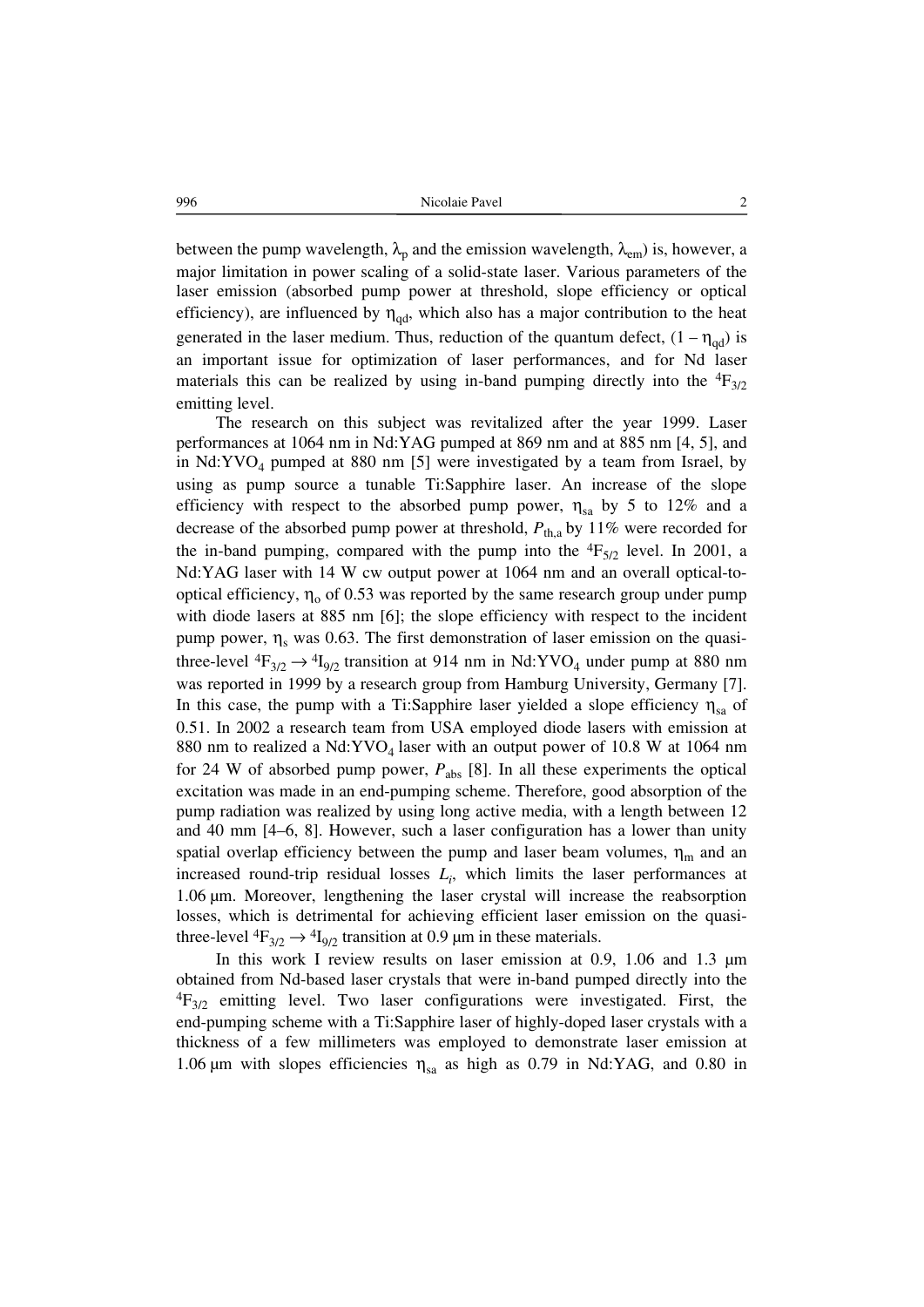Nd:YVO<sub>4</sub> and Nd:GdVO<sub>4</sub>. For the first time laser emission at 0.946  $\mu$ m is demonstrated in Nd:YAG using the pump at 0.885 µm with a Ti:Sapphire laser as well as with diode lasers, and high-power emission at  $1.3 \mu m$  is achieved in low and highly-doped Nd:YAG under pump with diode lasers. The in-band pump is used to improve also the performances of Nd-lasers with generation into visible spectrum by intracavity-frequency doubling. An  $LiB_3O_5-Nd:GdVO_4$  laser with cw high output power into visible spectrum at  $0.53 \mu m$  is realized for the first time. Secondly, the thin-disk geometry of the laser crystal and multi-pass pumping were the solutions used to obtain improved output performances at  $0.91$  and  $1.06 \mu m$ from  $Nd:GdVO<sub>4</sub>$  and  $Nd:YVO<sub>4</sub>$  crystals that were in-band pumped with diode lasers. Nd-vanadate lasers with cw output power in excess of  $10 \text{ W}$  at  $1.06 \mu \text{m}$ , and in the watt range at 0.91 µm were demonstrated in this scheme, for the first time. Intracavity frequency doubling allowed realization of a cw  $Nd:GdVO<sub>4</sub>$  thin-disk laser with 9.1 W output power of green light at 0.53  $\mu$ m, and of a Nd:YVO<sub>4</sub> thindisk laser with  $1.0 \text{ W}$  output power into 'deep-blue' at  $0.456 \mu m$  visible range. Comparative results with the pump at 0.81  $\mu$ m into the highly absorbing  ${}^{4}F_{5/2}$  level are presented, proving the advantage of the in-band directly into the emitting  ${}^4F_{3/2}$ level pumping.

### **2. RESULTS AND DISCUSSION**

## 2.1. SPECTROSCOPIC PROPERTIES

Fig. 1a presents the diagram of the energy levels in Nd:YAG. The strongest line in the  ${}^{4}I_{9/2} \rightarrow {}^{4}F_{3/2}$  absorption spectrum at room temperature corresponds to the  $Z_1 \rightarrow R_2$  transition at 869.9 nm (Fig. 1b). However, this line has a spectral bandwidth  $\Delta\lambda$  below 1 nm (FWHM definition), and is therefore less suitable for pumping with diode lasers. Promising is the double-peaked absorption band centered on 885 nm that collects the thermally activated lines  $Z_2 \rightarrow R_1$  (885.7 nm) and  $Z_3 \rightarrow R_2$  (884.3 nm) of the  ${}^4I_{9/2} \rightarrow {}^4F_{3/2}$  absorption. The absorption coefficients of the two peaks are almost equal,  $\sim 1.7$  cm<sup>-1</sup> for 1 at %,  $\sim 6.5$  cm<sup>-1</sup> for 4 at %, and 13 to 14 cm<sup>-1</sup> for 9 at % Nd, whereas that corresponding to the dip between the peaks is about 15% lower. These peak absorption coefficients are almost half of that of the  $Z_1 \rightarrow R_2$  transition. However, the width  $\Delta\lambda$  for the 885 nm band is  $\sim$  2.5 nm for 1 at % and  $\sim$  3.2 nm for 9 at % Nd, which is more than three times larger than for the 869.9 and 808*.*7 nm lines, and comparable with the emission width of available diode lasers. The pump directly into the  ${}^{4}F_{3/2}$  level changes the quantum defect ratio  $\eta_{\text{ad}}$  from 0.76 for the pump at 809 nm to 0.83 for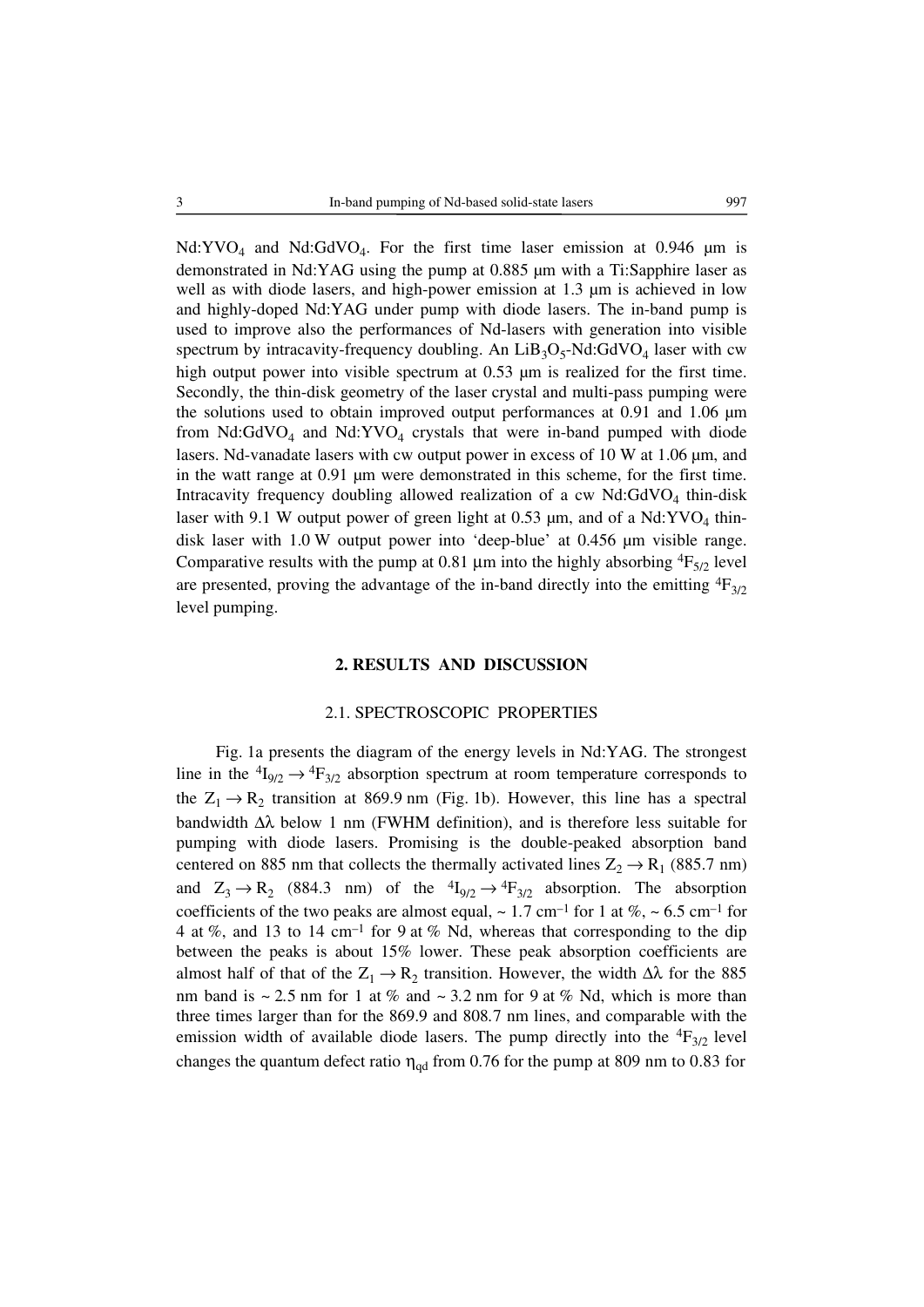

Fig. 1 – a) Diagram of the energy levels of Nd:YAG with a description of the pump into the highly-absorbing  ${}^{4}F_{5/2}$  level and of the in-band into the  ${}^{4}F_{3/2}$  upper level pumping; b)  ${}^{4}I_{9/2} \rightarrow {}^{4}F_{5/2}$  and  ${}^{4}I_{9/2} \rightarrow {}^{4}F_{3/2}$  absorption coefficient at room temperature of Nd:YAG at various doping levels.

the pump at 885 nm in the case of  $\lambda_{em} = 1064$  nm, and from 0.855 to 0.936 for the emission at  $\lambda_{em}$  = 946 nm. This induces a reduction of the fractional thermal load,  $η<sub>h</sub>$ . For example,  $η<sub>h</sub>$  is reduced by ~ 29% in the case of efficient laser emission at 1064 nm, from 0.24 to 0.17.

On the other hand, an increase of Nd concentration  $(C_{Nd})$  influences the population dynamics of the excited states and changes the emission quantum efficiency,  $\eta_{\text{qe}}$  (*i.e.* the fraction of the ions from the metastable  ${}^4F_{3/2}$  level that deexcite radiatively in the absence of laser emission). Fig. 2a presents the variation of  $\eta_{\text{de}}$  with  $C_{\text{Nd}}$  in the case of Nd:YAG. The continuous line is the calculus of  $\eta_{\text{de}}$ from the emission decay, based on a theory described in Refs. [9–11]. Modeling shows a good agreement with the experimental data recorded by different methods, such as decay kinetics of the  ${}^{4}F_{3/2}$  level [12], heat generation [13], or thermally induced birefringence [14]. The reduction of efficiency  $\eta_{\text{de}}$  with increased  $C_{\text{Nd}}$ would induce an increase in the emission threshold. However, due to the proportionality of the absorption coefficient  $\alpha_a$  to  $C_{Nd}$ , the negative effect of decreasing  $\eta_{\text{ae}}$  at high  $C_{\text{Nd}}$  can be compensated by an increased absorption efficiency,  $\eta_a$  of the pump radiation.

When the product  $\eta_{qe}C_{Nd}$  is taken as a figure of merit for the laser potential of the concentrated Nd:YAG materials, one could see that this parameter is larger than for the 1.0 at % Nd up to  $C_{Nd}$  around 8.5 at % Nd, with a maximum in the region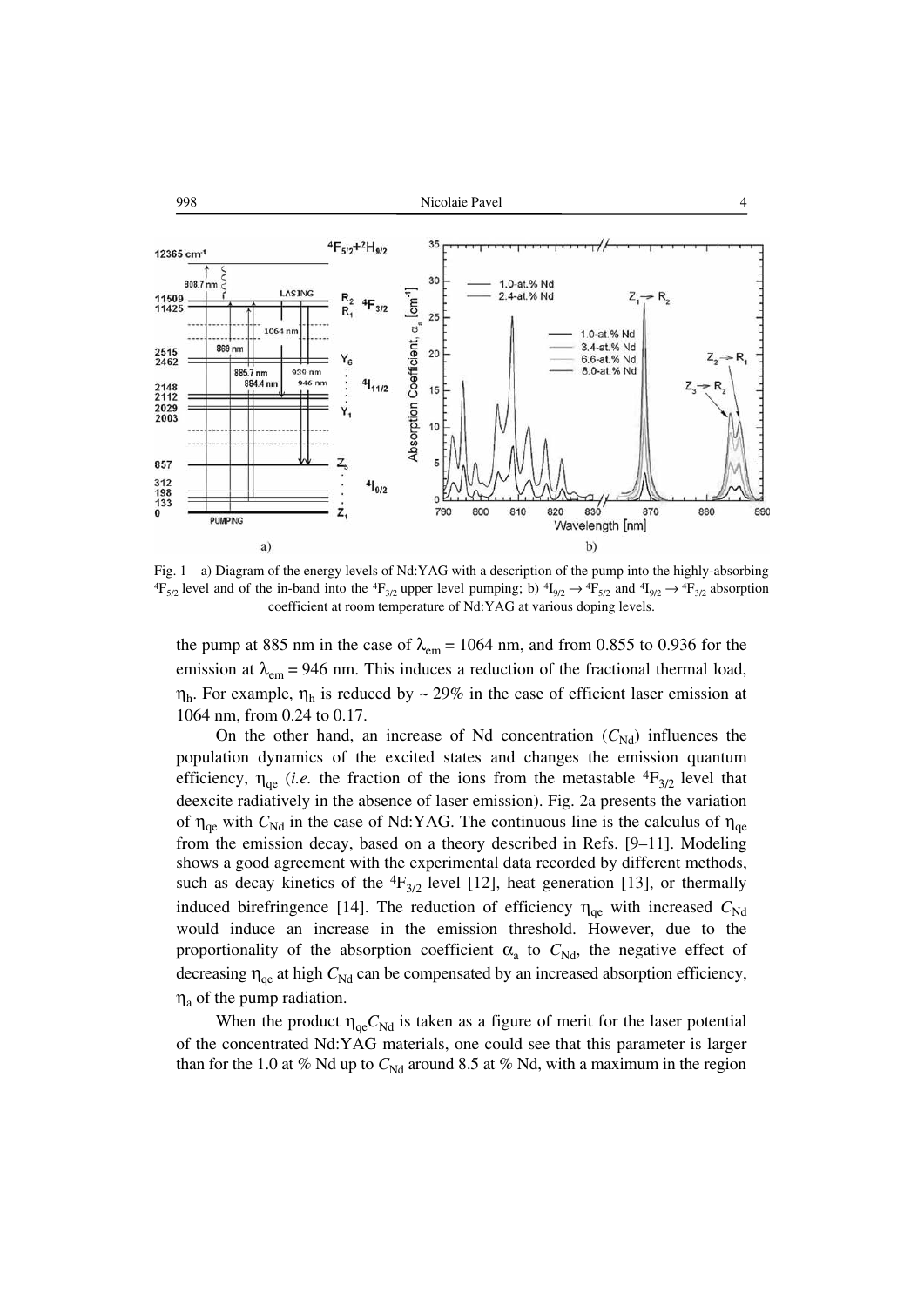

Fig. 2 – a) The variation of the emission quantum efficiency,  $η_{\alpha}$  on  $C_{\text{Nd}}$ ; b) the figure of merit  $η_{\alpha}C_{\text{Nd}}$  for the  ${}^{4}F_{3/2}$  laser level in Nd:YAG. Signs are experimental data according to Ref. [12] ( $\square$ ), Ref. [13] ( $\diamond$ ), and  $Ref. [14] (A).$ 

region of 3 at % Nd, as shown in Fig. 2b. The efficiency  $\eta_{\text{ae}}$  does not influence the slope efficiency  $\eta_s$ , whereas the increased absorption  $\eta_a$  at high  $C_{Nd}$  increases the slope  $\eta_s$ . This indicates that concentrated Nd:YAG materials can be used for construction of efficient solid-state lasers in free-generation or low storage regimes.

Principal spectroscopic characteristics of Nd:YAG, Nd:YVO<sub>4</sub> and Nd:GdVO<sub>4</sub> laser materials are given in Table 1. The main laser emission in the 1 μm range in Nd:YVO<sub>4</sub> is at 1064.2 nm, and is based mainly on the transition  $R_1 \rightarrow Y_1$  with weak contribution from transition  $R_2 \rightarrow Y_2$ . The effective emission cross-section,  $\sigma_{\rm em}$  for  $\pi$  polarization at this wavelength is about four times larger than for the

| $\alpha$ and $\alpha$ of $\alpha$ $\beta$ of $\alpha$ of $\alpha$ is $\alpha$ is $\alpha$ is $\alpha$ is $\alpha$ is $\alpha$ is $\alpha$ is $\alpha$ if $\alpha$ is a set if $\alpha$ is a set if $\alpha$ is a set if $\alpha$ is a set if $\alpha$ is a set if $\alpha$ is a set if $\alpha$ is a set if |                                                                       |                        |                              |                                                                |                                |                                   |                                             |      |      |  |
|-------------------------------------------------------------------------------------------------------------------------------------------------------------------------------------------------------------------------------------------------------------------------------------------------------------|-----------------------------------------------------------------------|------------------------|------------------------------|----------------------------------------------------------------|--------------------------------|-----------------------------------|---------------------------------------------|------|------|--|
|                                                                                                                                                                                                                                                                                                             | Emission,<br>$\sigma_{\rm em}$ (× 10 <sup>-19</sup> cm <sup>2</sup> ) |                        |                              | Absorption,<br>$\sigma_{\text{abs}} (8.10^{-19} \text{ cm}^2)$ |                                | Lifetime                          | Emission quantum<br>efficiency, $\eta_{qe}$ |      |      |  |
| Medium                                                                                                                                                                                                                                                                                                      | ${}^{4}F_{3/2} \rightarrow {}^{4}I_{1/2}$                             | $\sigma_{1.06\mu m}$ / | $\sigma_{1.06\mu m}$ /       | ${}^{4}I_{9/2} \rightarrow {}^{4}F_{5/2}$                      | $\sigma_{0.88\mu\text{m}}$ / ' | $\tau_f(\mu s)$                   | $C_{\rm Nd}$ (at %)                         |      |      |  |
|                                                                                                                                                                                                                                                                                                             | $(\lambda_{em} = 1.06 \,\mu m)$                                       | $\sigma_{1.34\mu m}$   | $\sigma_{0.9\mu m}$          | $(1n = 0.80 \mu m) \sigma_{0.80 \mu m}$                        |                                | $(1.0 \text{ at } \% \text{ Nd})$ | 1.0                                         | 2.0  | 3.0  |  |
| Nd:YAG                                                                                                                                                                                                                                                                                                      | 2.9                                                                   | $\sim$ 5.0             | ~1.4                         | 0.79                                                           | $\sim 0.12$                    | 228                               | 0.78                                        | 0.57 | 0.41 |  |
| Nd:YVO <sub>4</sub>                                                                                                                                                                                                                                                                                         | $12.3 (\pi)$<br>5.2 $\sigma$ )                                        | $\sim 3.3 (\pi)$       | $25.6 (\pi)$<br>12.1 $(\pi)$ | $6.0 \, (\pi)$<br>$1.2(\sigma)$                                | $\sim 0.70$                    | 84                                | 0.715                                       | 0.39 | 0.24 |  |
| Nd:GdVO <sub>4</sub>                                                                                                                                                                                                                                                                                        | $12.5 (\pi)$<br>$6.1$ ( $\sigma$ )                                    | $\sim 4.2 (\pi)$       | $18.9 (\pi)$<br>$10.9 (\pi)$ | 5.4 $(\pi)$<br>$1.2(\sigma)$                                   | $\sim 0.50$                    | 83                                |                                             |      |      |  |

*Table 1* Spectroscopic properties of Nd:YAG, Nd:YVO4 and Nd:GdVO4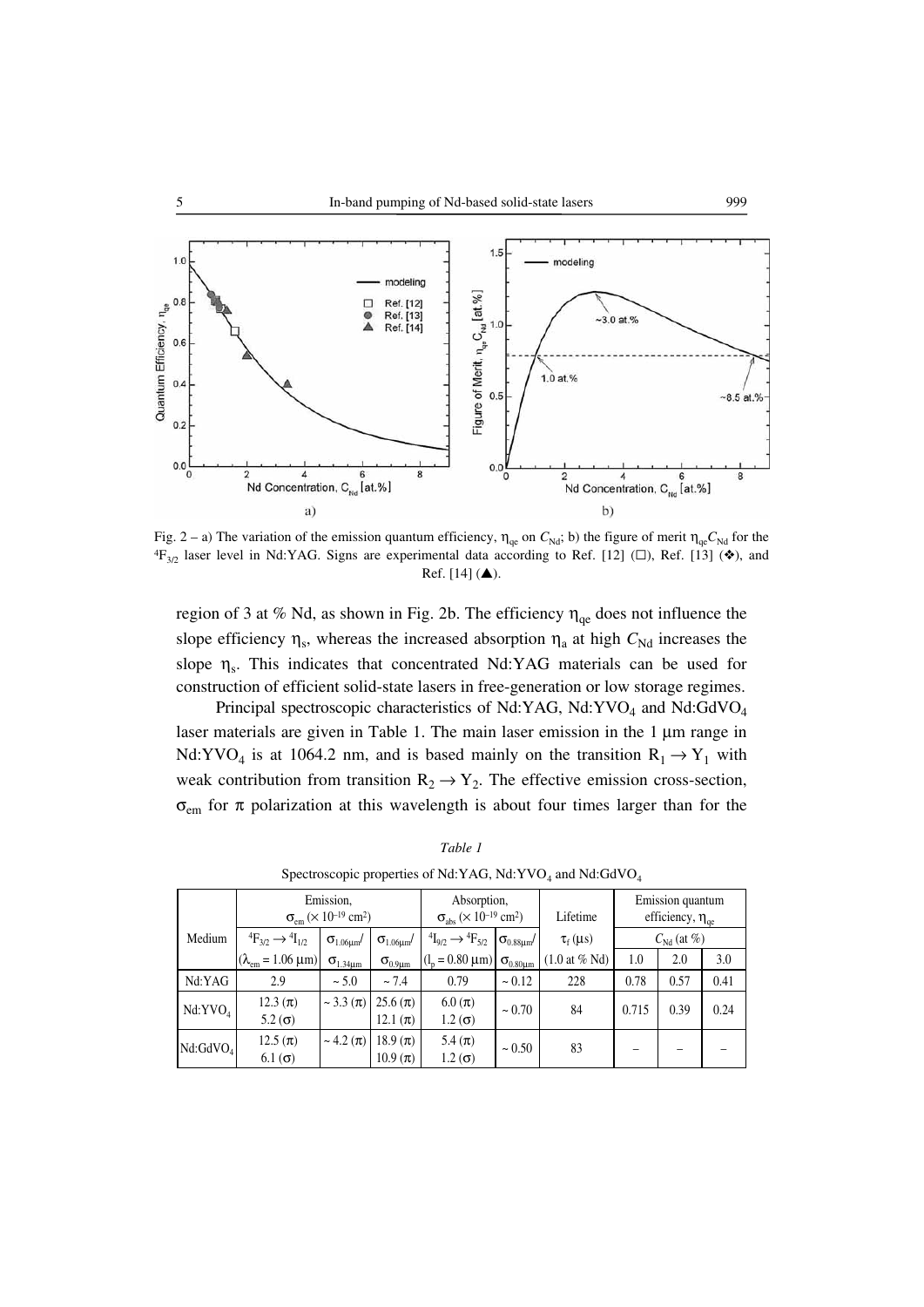1064.15 nm emission in Nd:YAG. Although the lifetime  $\tau_f$  of the  ${}^4F_{3/2}$  level in Nd:YVO<sub>4</sub> is by about three times shorter than in YAG, the product  $\tau_f \sigma_{em}$  is larger in the former, determining a lower threshold of emission. In case of  $Nd:YVO<sub>4</sub>$ , the strongest line in the  ${}^{4}I_{9/2} \rightarrow {}^{4}F_{3/2}$  absorption spectrum corresponds to transition  $Z_1 \rightarrow R_1$  at 879.6 nm, whose cross-section is about 70% of that for  ${}^4I_{9/2} \rightarrow {}^4F_{5/2}$ transition, whereas the line-widths are similar  $(\sim 1.5 \text{ nm})$ . In the case of Nd:GdVO<sub>4</sub>, the most intense transition in the room-temperature  ${}^{4}I_{9/2} \rightarrow {}^{4}F_{3/2}$  absorption spectrum, at 879.1 nm, originates from the first Stark component  $Z_1$  of the ground manifold  ${}^{4}I_{9/2}$ . The peak absorption cross section of this transition is  $\sim 2.7 \times 10^{-19}$  cm<sup>2</sup>, about half that of the 808 nm pump, while the absorption width  $\Delta\lambda$  of ~ 2.3 nm is larger [15]. An additional advantage of  $Nd:GdVO<sub>4</sub>$  is the quasi-degeneracy of the two Stark components of emitting level  ${}^{4}F_{3/2}$ : Thus, all the population of this level is used for laser emission.

# 2.2. CHARACTERISTICS OF LASER EMISSION OBTAINED IN THE END-PUMPING SCHEME

The cw laser emission at  $\lambda_{em} = 1.06 \mu m$  of the Nd laser materials employed in our experiments were first investigated using as pump source a tunable Ti:Sapphire laser. One side of each laser crystal was coated as antireflection (AR) for  $\lambda_{em}$  and high-transmission (HT) for the pump wavelength  $\lambda_p$  around 0.81 and 0.88 μm, whereas the second side was AR coated for  $\lambda_{em}$ . A rotating polarizer was used to vary the pump power that was incident upon the crystal, and to keep unchanged the Gaussian distribution of the pump beam. The Nd crystals were mounted in a copper holder whose temperature was controlled by a Peltier element, and an indium foiled was placed between the crystal and the holder in order to decrease the thermal impedance. The pump beam was focused on the laser crystals to a spot of 50 μm in diameter. A plane-concave resonator of 30 mm length and an output mirror with 50 mm radius of curvature and transmission, *T* at  $\lambda_{em}$  from 0.01 to 0.20 was used.

Fig. 3 presents the best performances achieved in these experiments. In the case of Nd:YAG (1.0 at % Nd, thickness of 3 mm), the slope efficiency  $\eta_{sa}$  under the pump at 885 nm (directly into the  ${}^{4}F_{3/2}$  emitting level) was 0.79 (Fig. 3a), and the absorbed pump power at threshold was  $P_{th,a} \sim 25$  mW. The maximum output power at 1064 nm was 0.32 W for an absorbed pump power  $P_{\text{abs}} = 0.43$  W, which corresponds to on optical efficiency  $\eta_{oa}$  of about 0.74. In the case of the pump at 809 nm (into the highly absorbing  ${}^{4}F_{5/2}$  level), the slope  $\eta_{sa}$  decreased at 0.70, and the threshold  $P_{th,a}$  increased at ~ 70 mW. Due to an improved absorption  $\eta_a$  (from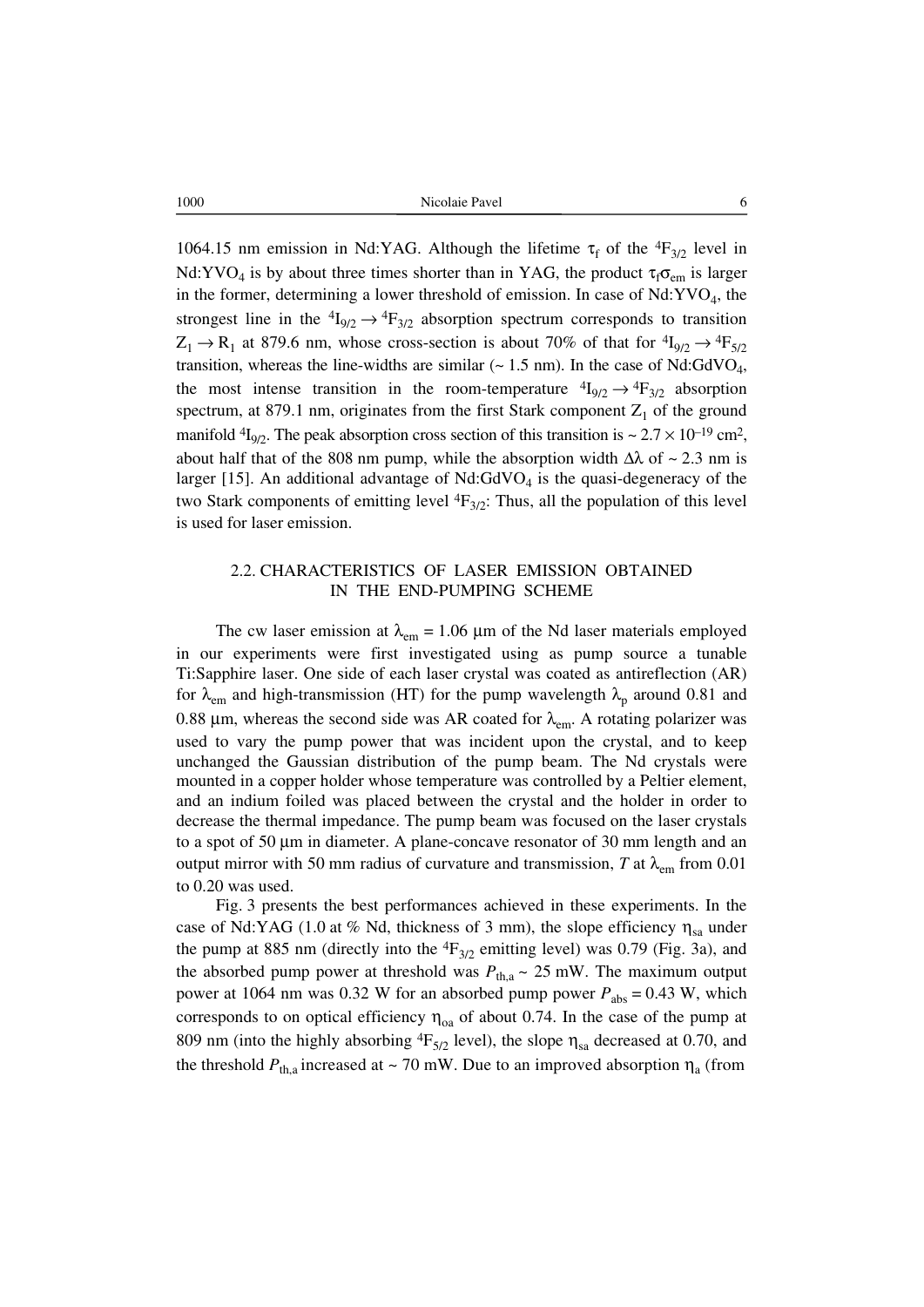

Fig. 3 – Output performances at 1.06  $\mu$ m achieved under pumping with a Ti:Sapphire laser into the <sup>4</sup>F<sub>5/2</sub> and  ${}^{4}F_{3/2}$  levels of: a) Nd:YAG; b) Nd:YVO<sub>4</sub>; c) Nd:GdVO<sub>4</sub>.

 $\eta_a$ = 0.25 for the pump at 885 nm to  $\eta_a$ = 0.83 for the pump at 809 nm), the maximum output power increased at 0.55 W for  $P_{\text{abs}} = 0.87 \text{ W}$  ( $\eta_{\text{oa}} = 0.63$ ). These results were recorded with an output mirror of transmission *T* = 0.10.

In the case of Nd-vanadate crystals the pump was made along the Ellc axis (*i.e.*  $\pi$  polarization). The Nd:YVO<sub>4</sub> crystal was a 1-mm thick, a-cut plate with 1.0 at % Nd that absorbed almost all the incident pump power. As shown in Fig. 3b, the slope efficiency  $\eta_s$  was 0.80 for the pump at  $\lambda_p = 880$  nm. The maximum output power at 1064 nm was 0.79 at an incident pump power of 1.0 W (overall optical efficiency  $\eta_0 = 0.79$ ). The Nd:GdVO<sub>4</sub> crystal (1.0 at % Nd, thickness of 3 mm) yielded 1.16 W at 1063 nm for 1.5 W of incident pump power at 879 nm ( $\eta_0 \sim 0.77$ ). Again, the slope efficiency  $\eta_s$  reached 0.80 (Fig. 3c). For the Nd-vanadates crystals the pump at 808 nm resulted in laser operation with a slope efficiency  $\eta_s$  as high as 0.70. In these experiments the output mirror has a transmission  $T = 0.20$ .

The pump at 0.88 μm, directly into the  ${}^4F_{3/2}$  emitting level resulted in laser emission at 1.06 μm with slope efficiencies that were very close of the quantum defect ratio  $\eta_{qd}$  (0.83 for Nd:YAG and ~ 0.827 for Nd vanadates). The data gave consistently round-trip residual losses  $L_i$  close of 0.01 for all the investigated laser crystals, with the spatial overlap  $\eta_m$  close to unity. Thus, the difference between the obtained slope efficiency and those determined by  $\eta_{\text{ad}}$  for these wavelengths of pump could be fully accounted by the residual optical losses *L*<sup>i</sup> [16–18].

Based on availability, the output power at 1.06 μm was measured for various highly-doped Nd crystals that were in-band pumped at  $\lambda_p = 0.88$  μm. For example,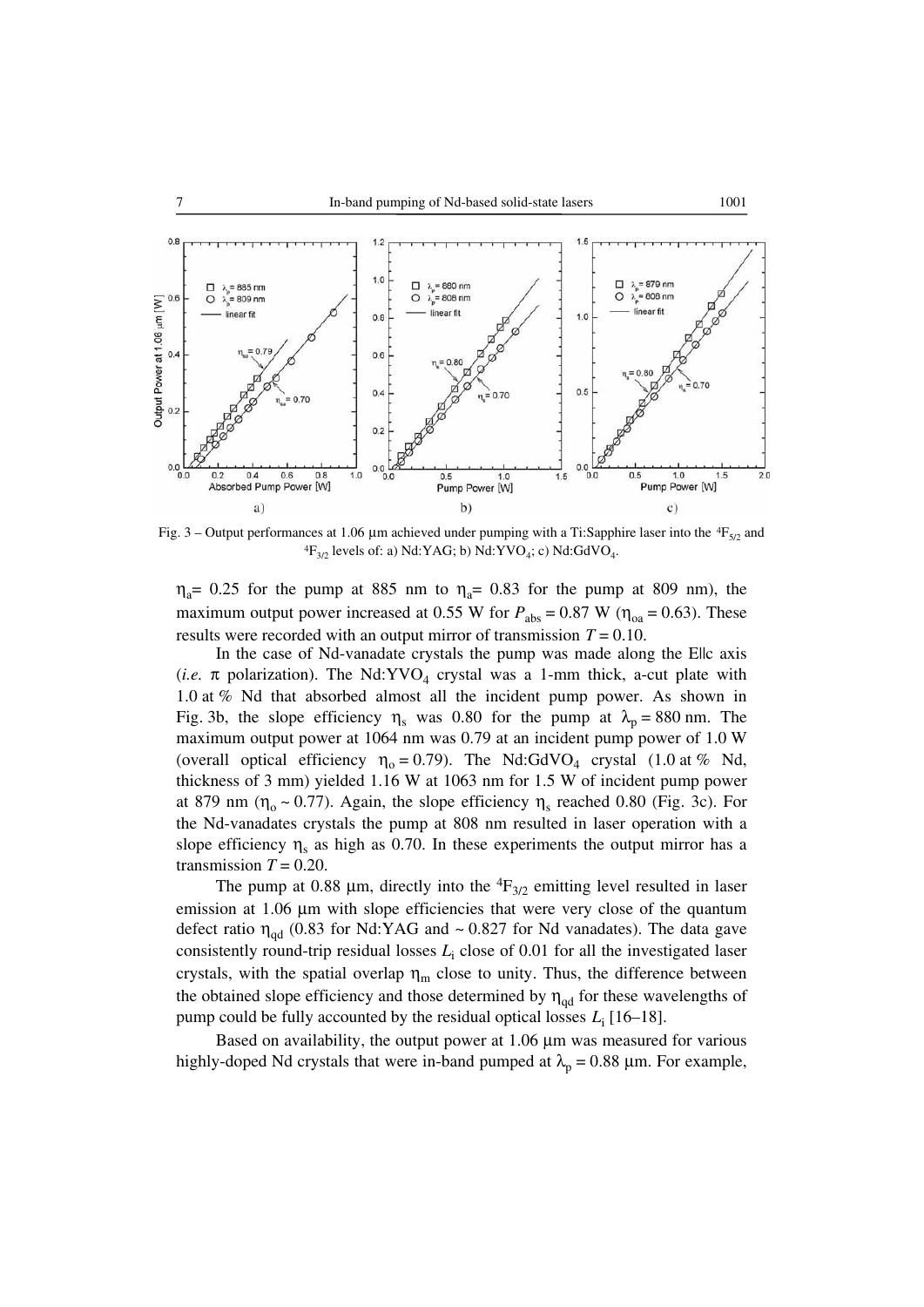| 1002 | Nicolaie Pavel<br>. |
|------|---------------------|
|      |                     |

with an output mirror of  $T = 0.10$ , a coated 2.4 at % Nd:YAG crystal of 3 mm thickness emitted with a slope efficiency  $\eta_{sa} = 0.70$  (Fig. 4). The increased absorption efficiency at 885 nm,  $\eta_a \sim 0.61$  compared with  $\eta_a \sim 0.25$  of the 1.0 at % Nd:YAG, yielded an maximum output power of 0.58 W at  $P_{\text{abs}} = 0.87 \text{ W}$  $(\eta_{oa} \sim 0.67)$ . Furthermore, a coated 3.5 at %, 1.0 mm thick Nd:YAG crystal emitted with a slope efficiency  $\eta_{sa} = 0.46$ . The most concentrated Nd:YAG component that lased was an uncoated, 0.4 mm-thick ceramics of 6.8 at % Nd: The slope efficiency was  $\eta_{sa} = 0.20$  for the pump at 885 nm. The laser emission parameters in absorbed power obtained under the pump at 808 nm for these Nd:YAG samples were by 9 to 14% lower than those recorded for the pump at 885 nm.



Fig. 4 – The output power at 1.06 μm *vs.* the absorbed pump power at 0.88 μm measured from highly-doped Nd-laser crystals: 2.4 at %, 3 mm thick Nd:YAG, coated sample; 3.0 at %, 0.9 mm thick, uncoated Nd:YVO<sub>4</sub>; and 5.0 at %, 1.2 mm thick, uncoated Nd:GdVO<sub>4</sub>.

Highly-doped, uncoated, a-cut Nd-vanadates crystals were also tested in the experiments. A 3.0 at %, 0.9 mm thick  $Nd:YVO<sub>4</sub>$  delivered 0.23 W at 1064 for  $P_{\text{abs}} = 0.48$  W at 880 nm, and an output mirror with  $T = 0.05$ . The overall efficiency  $\eta_{0a}$  and the slope efficiency  $\eta_{sa}$  were 0.48 and 0.58 respectively. Laser emission could be observed only around the threshold for the pump at 808 nm of this  $Nd:YVO<sub>4</sub> crystal, most probably due to a severe heating of the sample. In the$ case of a Nd:GdVO<sub>4</sub> crystal (5.0 at % Nd, 1.2 mm thick), laser emission with slope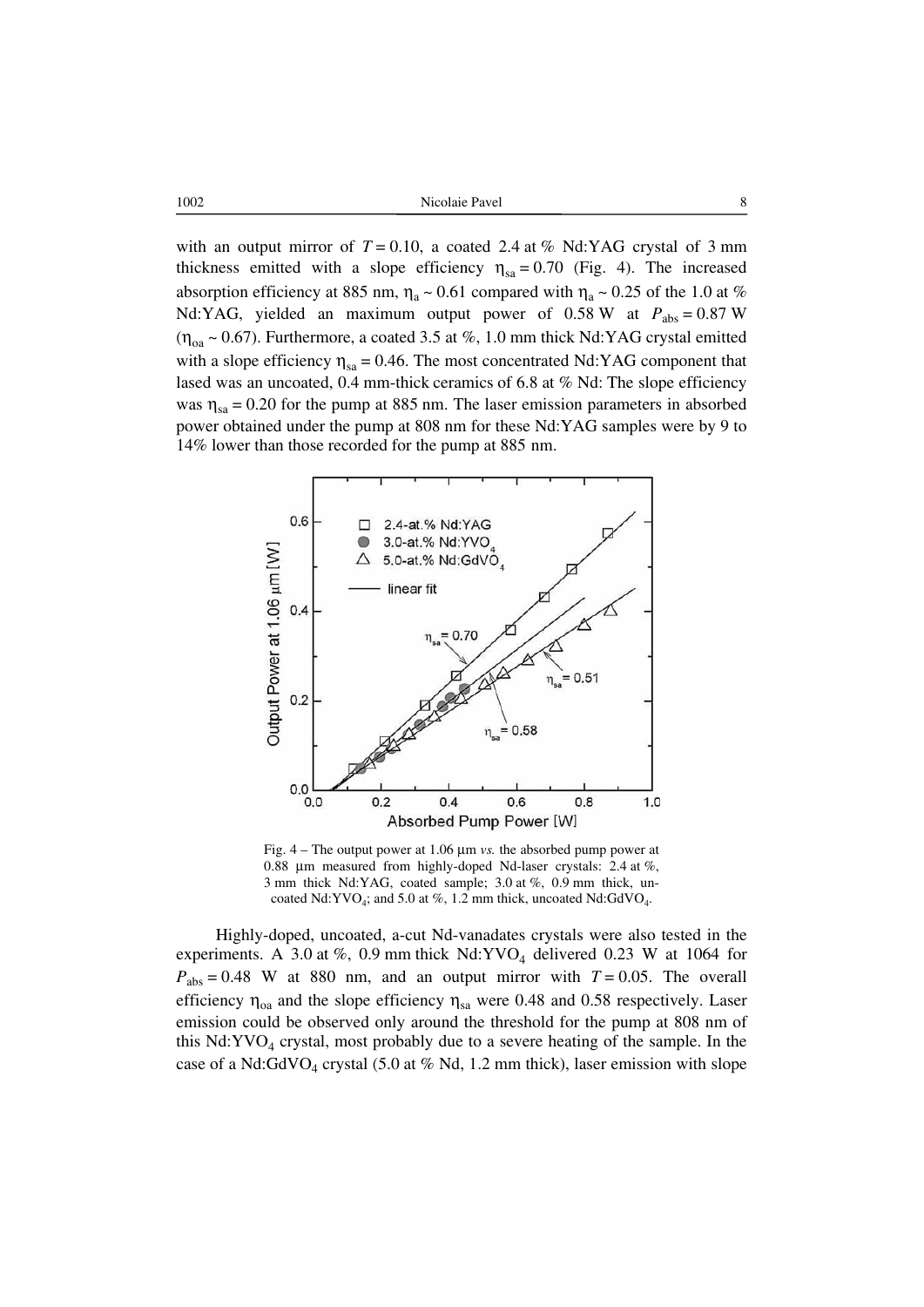efficiency  $\eta_{sa} = 0.51$  was recorded for the pump at 879 nm. The maximum output power at 1063 nm was 0.4 W with  $\eta_{oa} \sim 0.45$ . The slope efficiency  $\eta_{sa}$  decreased at 0.30 for the pump at 808 nm, and a fast decrease of the output power was observed for absorbed pump powers in excess of 0.75 W.

The quasi-three-level 946 nm emission of  $Nd^{3+}$  in YAG is important for construction of solid-state lasers at the fundamental frequency, or for doubling it by nonlinear processes to the blue 473 nm light. The 946 nm cw laser emission in a 1.0 at %, 3 mm thick Nd:YAG crystal was investigated using the pump at 809 and 885 nm with a tunable Ti:Sapphire laser. The 3 crystal was HT coated for  $\lambda_p$  of 808 and 885 nm, and AR coated for  $\lambda_{em} = 946$  nm. A plane-concave resonator of 25 mm length and an output mirror of 50 mm radius were employed. The Ti:Sapphire laser was focused on the active component in a 160 μm diameter spot. Fig. 5 shows the output performances at 946 nm. For the pump at 885 nm, the best results were obtained with an output mirror of  $T = 0.03$ . The absorbed pump power at threshold is  $P_{th,a} = 0.12$  W, and the slope efficiency at  $P_{abs}$  about four times larger than the threshold reaches  $\eta_{sa} = 0.68$ . This is the highest slope efficiency obtained for cw 946 nm laser emission in Nd:YAG [19]. An output power of 0.18 W resulted for  $P_{\text{abs}} = 0.50$  W at 885 nm. In the case of  $\lambda_p = 809$  nm, the



Fig. 5 – The output power at 946 nm *vs.* the absorbed pump power at 809 and 885 nm obtained from a 3 mm thick, 1.0 at % Nd:YAG laser crystal.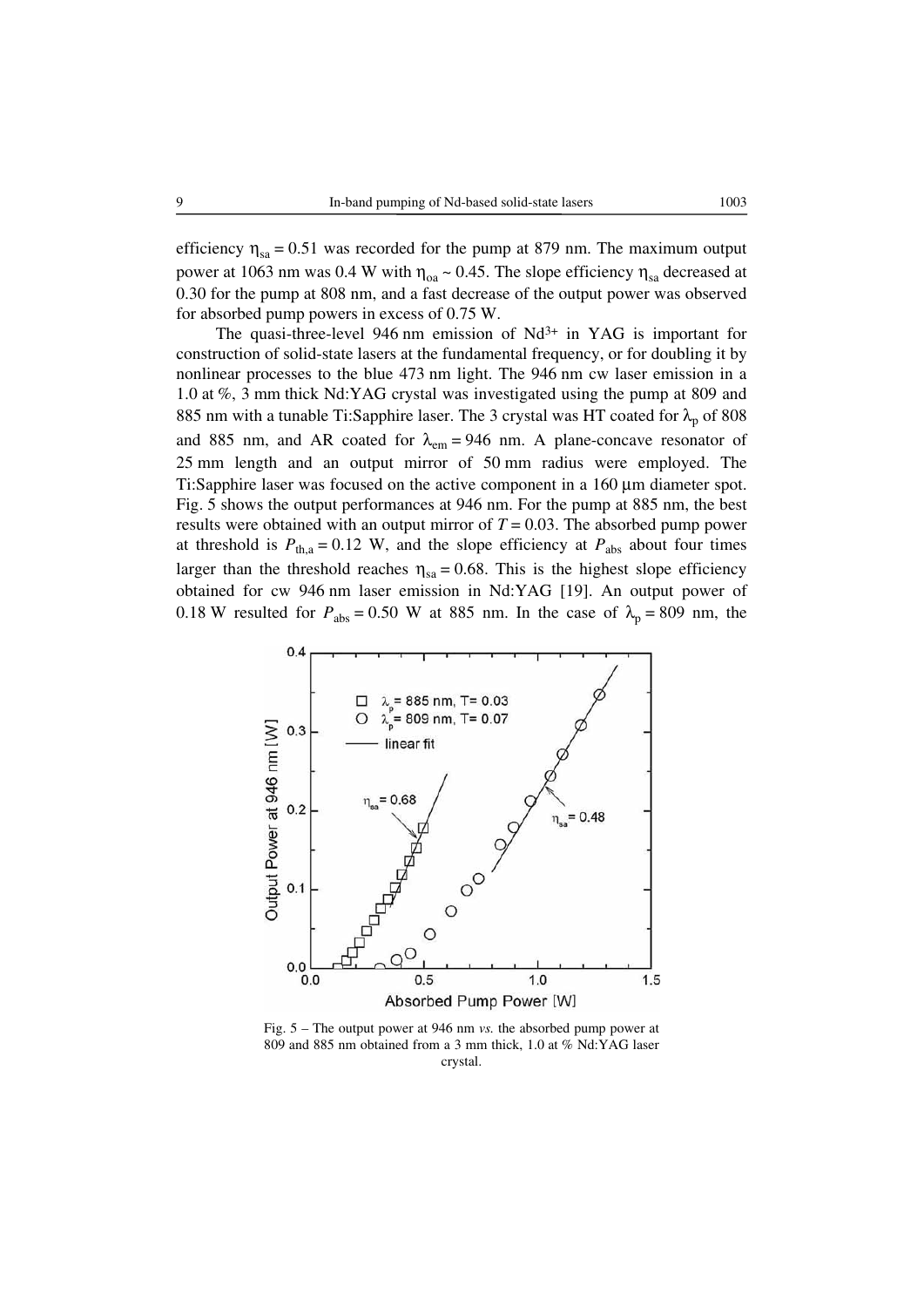1004 1004 Nicolaie Pavel 10

highest slope  $\eta_{sa}$  at  $P_{abs}$  of about four times the threshold was 0.48, for an output mirror with  $T = 0.07$ . It can be observed that under 808 nm pumping, the emission threshold is larger and the slope efficiency is smaller than for the pump at 885 nm. I mention that in 2006 the first demonstration of a laser emission at 946 nm in Nd:YAG under pumping with diode lasers at 885 was made [20]. The device yielded cw 1 W output power for  $P_{\text{abs}} = 4$  W (which corresponds to  $\eta_{\text{oa}} = 0.25$ ), at a slope efficiency  $\eta_{sa}$ = 0.49.

The laser performances of the  ${}^4F_{3/2} \rightarrow {}^4I_{13/2}$  transition at 1.3 µm in Nd:YAG were measured under end-pumping with diode lasers [20, 21]. A 3 mm thick, 1.0 at % Nd:YAG crystal and a highly-doped 2.5 at % Nd:YAG crystal (thickness of 5 mm) were used in the experiments. Both crystal surfaces were AR coated at  $\lambda_{em}$  = 1.3 µm and HT coated for  $\lambda_p$  of 807 and 885 nm. The crystals were wrapped in indium foil and clamped in a copper holder, whose temperature was kept at 18°C. The pump at 807 nm was made with a 400 μm diameter, 0*.*22 NA fibercoupled diode (LIMO Co., Germany), with a maximum power of 32 W in a FWHM spectrum width of  $\Delta\lambda \sim 2.5$  nm. The pump into the <sup>4</sup>F<sub>3/2</sub> emitting level was performed with an 885 nm diode laser (Hamamatsu K.K., Japan), with the same fiber characteristics as the 807 nm diode. This diode emitted 20 W at the fiber end in a spectrum of  $\Delta\lambda \sim 2.5$  nm. A 1:1 optical system was used to image the fiber end into the laser crystal. A plane-concave resonator of 45 mm length with an output mirror of 100 mm radius was employed. The Nd:YAG component was placed close of the plane mirror, which was HR coated at  $\lambda_{em}$  = 1.34 mm and HT coated for the pumping wavelengths.

The best performances were obtained with a  $T = 0.03$  output mirror, as shown in Fig. 6. In the case of the pump at 807 nm, the 1.0 at % Nd:YAG crystal emitted 3.1 W power for  $P_{\text{abs}} = 9.3 \text{ W}$  ( $\eta_{\text{oa}} = 0.33$ ), with slope  $\eta_{\text{sa}} = 0.37$  and 0.62 W absorbed pump power at threshold (Fig. 6a). Output power saturation was observed for  $P_{\text{abs}}$  in excess of  $\sim$  9.5 W, which suggests strong thermal effects in Nd:YAG at this lasing wavelength. The 2.5 at % Nd:YAG emitted 2.5 W at 1.34 μm for  $P_{\text{abs}} = 10.8$  W, with decreased optical efficiency  $\eta_{\text{oa}}$  and slope efficiency  $\eta_{\text{sa}}$  of 0.23 and 0.27, respectively. The output power decreased beyond this pumping level (Fig. 4a).

This behavior was not observed under in-band pumping at 885 nm (Fig. 6b). A maximum output power of 1.3 W was measured from the 1.0 at % Nd:YAG at  $P_{\text{abs}} = 3.5$  W. The threshold was  $P_{\text{th,a}} = 0.60$  W and the slope efficiency  $\eta_{\text{sa}}$ achieved 0.45. Moreover, in the case of highly-doped 2.5 at % Nd:YAG crystal the slope efficiency was  $\eta_{sa} = 0.39$ , and the output power reached 3.8 W for  $P_{\text{abs}} = 10.3$  W (*i.e.*  $\eta_{\text{oa}} = 0.37$ ). The laser emission characteristics were influenced by a specific degradation of the optical quality of the laser media at high  $C_{\text{Nd}}$ . However,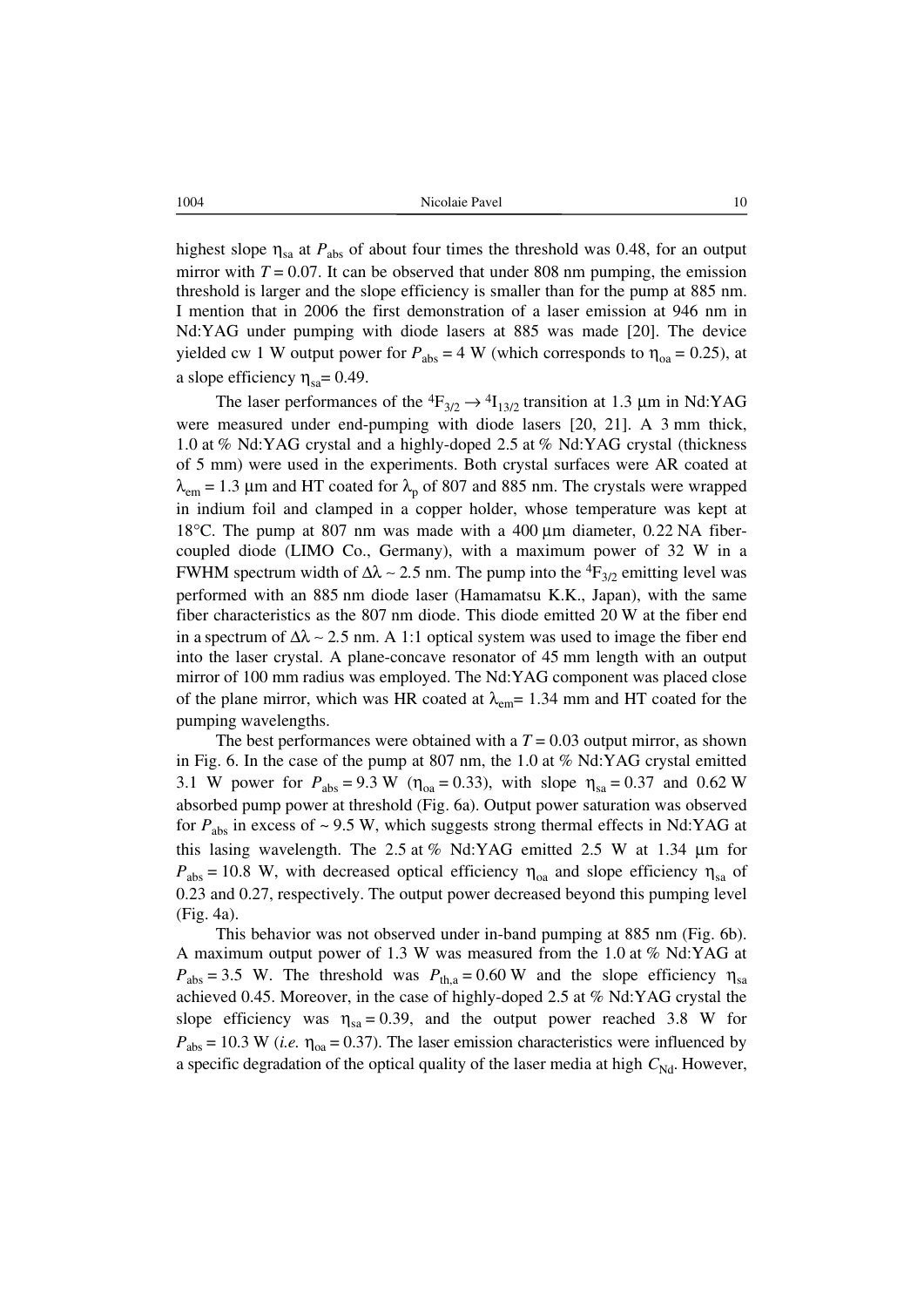

Fig. 6 – The output power at 1.34 μm *vs.* the absorbed pump power recorded from 1.0 and 2.5 at % Nd:YAG laser crystals that were end-pumped with diode lasers at: a) 807 nm; b) 885 nm.

progress in improving this quality gives hope that this problem could be solved in the future.

The influence of lasing wavelength  $\lambda_{em}$  and medium concentration  $C_{Nd}$  on the thermal effects induced by optical pumping into the active component was also investigated. It was concluded that, compared with the non-lasing regime, efficient laser emission at 1.3 μm increases the thermal effects in the laser material for Nd doping below  $C_{\text{Nd}} \sim 1.14$  at %. Above this value the thermal effects under efficient lasing becomes smaller than those under non-lasing. This behavior was checked be mapping the temperature of the output surface of the Nd:YAG crystals.

In the previous experiments, the in-band pump around 0.88 µm into the  ${}^{4}F_{3/2}$ emitting level was demonstrated to improve the laser performances with respect to the absorbed pump power, in comparison with the pump at 0.81 µm into the  ${}^{4}F_{5/2}$ level. Therefore, our next task was realization of in-band pumped Nd-lasers whose output characteristics with respect to the incident pump power could compete with those of the same laser pumped at 0.81 µm. Moreover, as suggested and demonstrated for the first time by V. Lupei *et al.* [17], the pump directly into the emitting level can improve also the performances of lasers that generate visible light by intracavity frequency-doubling. As solutions to this quest we used two approaches: i) end-pumping of highly-doped Nd-vanadates, and ii) multi-pass pumping of Nd-vanadate thin-disk laser crystals. The results obtained with the first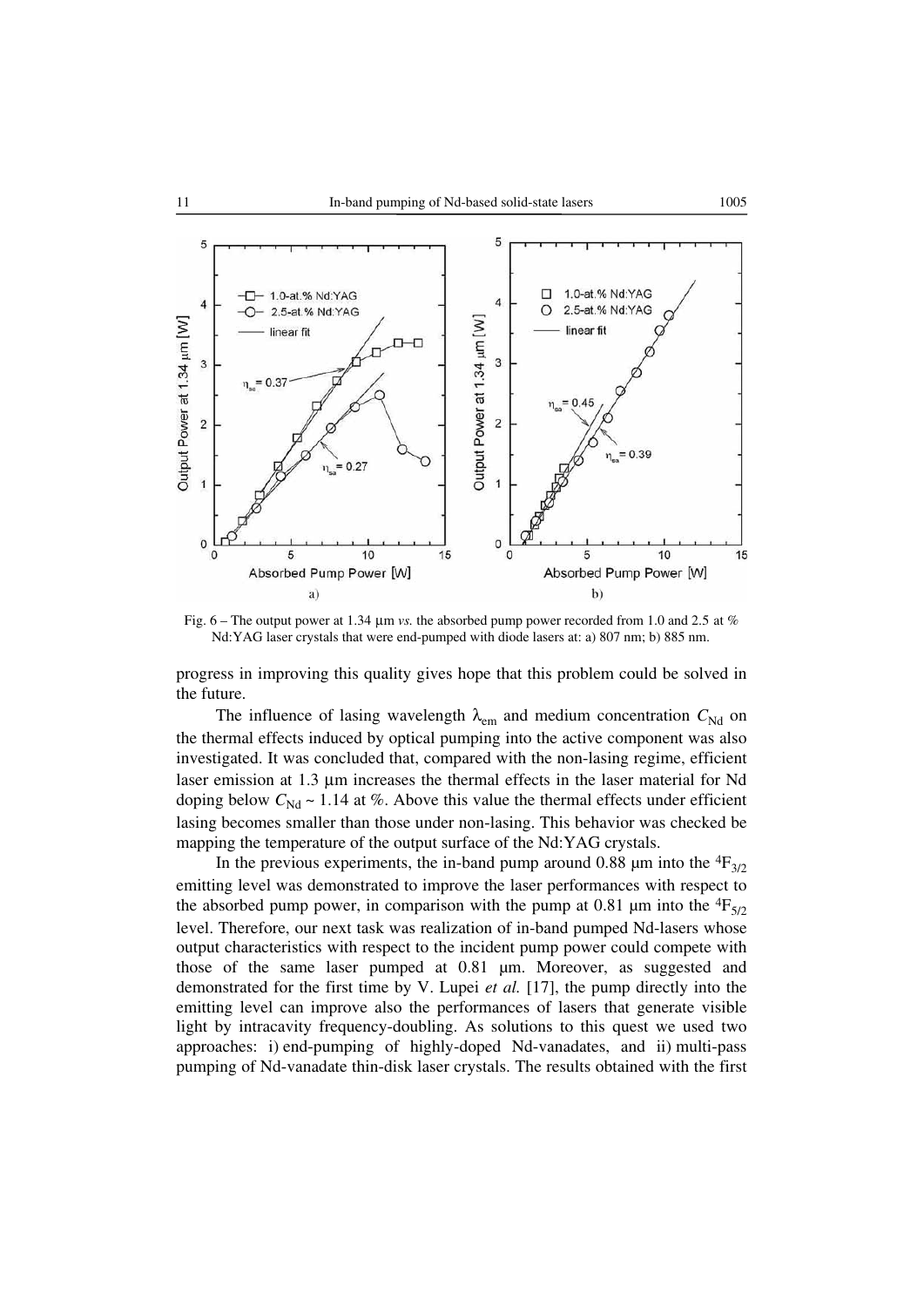approach will be described next, whereas Section 2.3 will presents the data obtained with thin-disk geometry of the laser medium.

The experimental set-up that was designed for  $1.06 \mu m$  emission in Nd:GdVO<sub>4</sub> is shown in Fig. 7a. The 3 mm thick, 1.0 at % Nd:GdVO<sub>4</sub> crystal has the side S1 coated as AR for  $\lambda_p$  of 808 and 879 nm and as HR for  $\lambda_{em} = 1063$  nm. The opposite side S2 was AR coated for  $\lambda_{em}$  and HR coated for both  $\lambda_p$ . The optical pumping was made with the same diode lasers described previously. A folded Z-type resonator that realized a good laser-to-pump beam overlap efficiency,  $\eta_m$  and that was characterized by a low sensitivity to the thermal effects induced by optical pumping into the  $Nd:GdVO<sub>4</sub>$  crystal was build. The resonator length was 120 mm and it consisted of two mirrors M1 and M2, both of 500 mm radius, that were HR coated at  $\lambda_{em}$ . A plane mirror, M3 was used as the output mirror. The intracavity frequency-doubling set-up is shown in Fig. 7b The green generation at 0.53 µm was obtained with a 10 mm long  $LiB<sub>3</sub>O<sub>5</sub>$  (LBO) nonlinear crystal that was cut for type I critical phase-matching ( $\theta = 90^{\circ}$ ,  $\varphi = 11.4^{\circ}$ ) and that was operated at 25°C. The plane mirror M3 and the 500 mm radius mirror M2 were HR coated at  $0.53$  and  $1.06 \mu m$ . Mirror M1 (radius of 500 mm) was used to couple the green radiation out of the laser cavity, being therefore HR coated at  $\lambda_{em}$  and HT coated at 0.53 µm.



Fig.  $7 - A$  sketch of the diode end-pumped Nd:GdVO<sub>4</sub> laser operating at: a) the fundamental wavelength of  $1.06 \mu m$ ; b) generation of green at 0.53 µm light by intracavity frequency doubling with LBO non-linear crystal. L: lenses; M1, M2, M3: mirrors.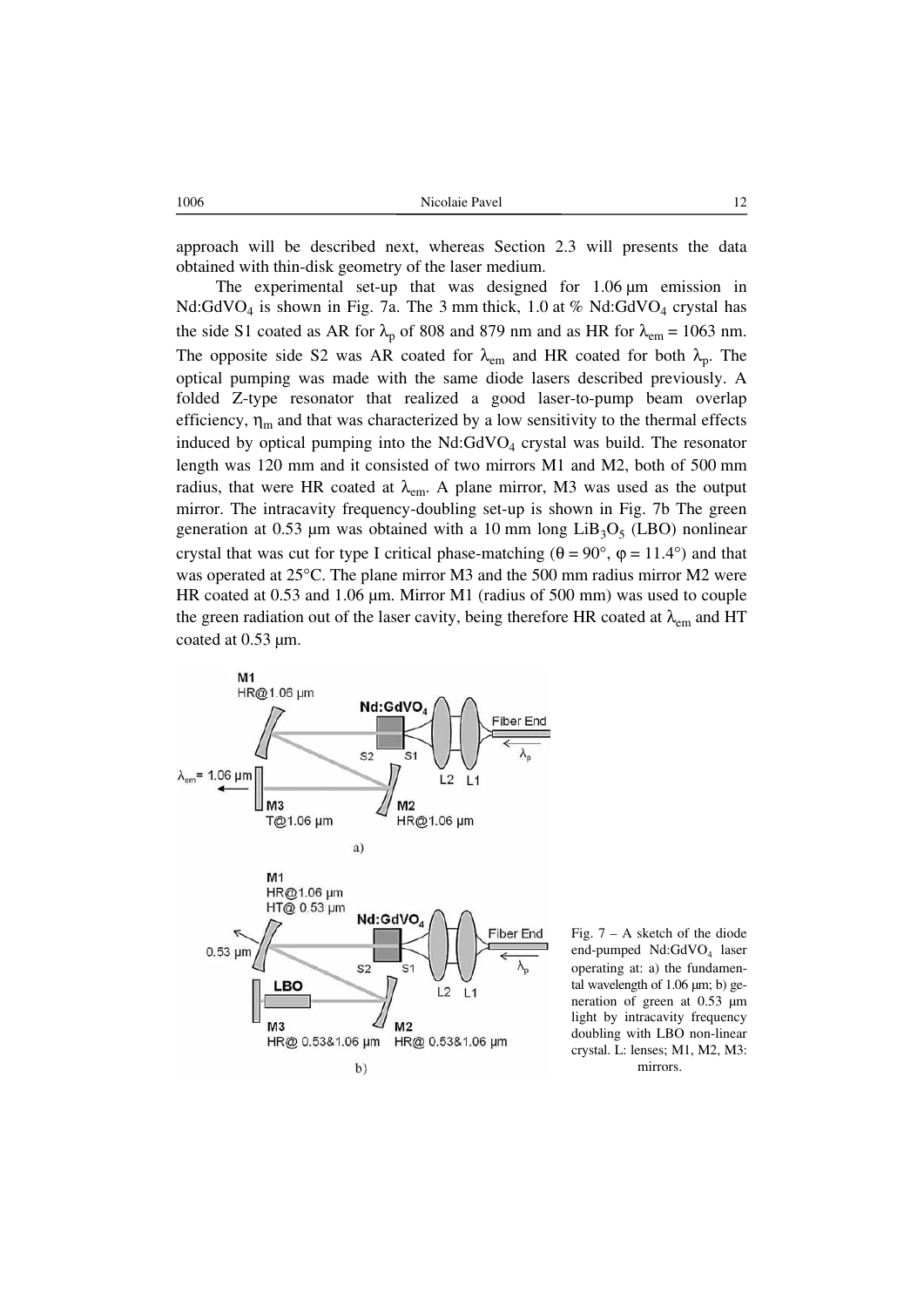Fig. 8 presents the output performances at  $0.53$  and  $1.06 \mu m$  of the endpumped Nd:GdVO4 laser. The pump at 808 nm delivered 8.9 W output power at 1063 nm for an input pump power of 16.5 W, which corresponds to an optical efficiency  $\eta_0$  of 0.54. The slope efficiency  $\eta_s$  was 0.57. (Fig. 8a). The mirror M3 has transmission  $T = 0.10$  at the lasing wavelength. In the case of pump into the  ${}^{4}F_{3/2}$  emitting level, the laser outputted 8.3 W at 1.63 nm for an input pump power of 16.7 W at 879 nm ( $\eta_0 = 0.50$ ); the slope efficiency was  $\eta_s = 0.50$  (Fig. 8b). A prove of a lower heat generated in the  $Nd:GdVO<sub>4</sub>$  crystal under the in-band pump was the  $M^2$  factor of the laser beam. For the maximum output power, the  $M^2$  factor was 2.76 for the pump at 808 nm, and improved at 1.38 for the pump at 879 nm.

The maximum power at  $0.53$  µm under the pump at 808 nm was 4.4 W with an optical efficiency  $\eta_0$  of nearly 0.27. The beam  $M^2$  factor was 3.40. Saturation of the green-light power was observed for  $P_{\text{in}}$  in excess of 10 W. When the Nd:GdVO<sub>4</sub> laser was pumped at  $\lambda_p = 879$  nm, the maximum power of the green light increased at 5.1 W, with the optical efficiency  $\eta_0 = 0.30$ . The beam  $M^2$  factor improved to 1.46, compared with the pump at 808 nm. This was the first demonstration of a  $Nd:GdVO<sub>4</sub>$  laser pumped directly into the emitting level, and that was intracavity frequency-doubled to obtain generation of visible light at 0.53  $\mu$ m [22].



Fig. 8 – The output power at 0.53 and 1.06 µm and M<sup>2</sup> factor of the laser beams obtained from the 1.0 at % Nd:GdVO4 crystal pumped with diode lasers at: a) 808 nm; b) 879 nm.

### 2.3. Nd-VANADATES IN THIN-DISK GEOMETRY

The multi-pass pumped thin-disk architecture has been proved to be extremely suitable for Yb:YAG [23, 24]. The first demonstration of a thin-disk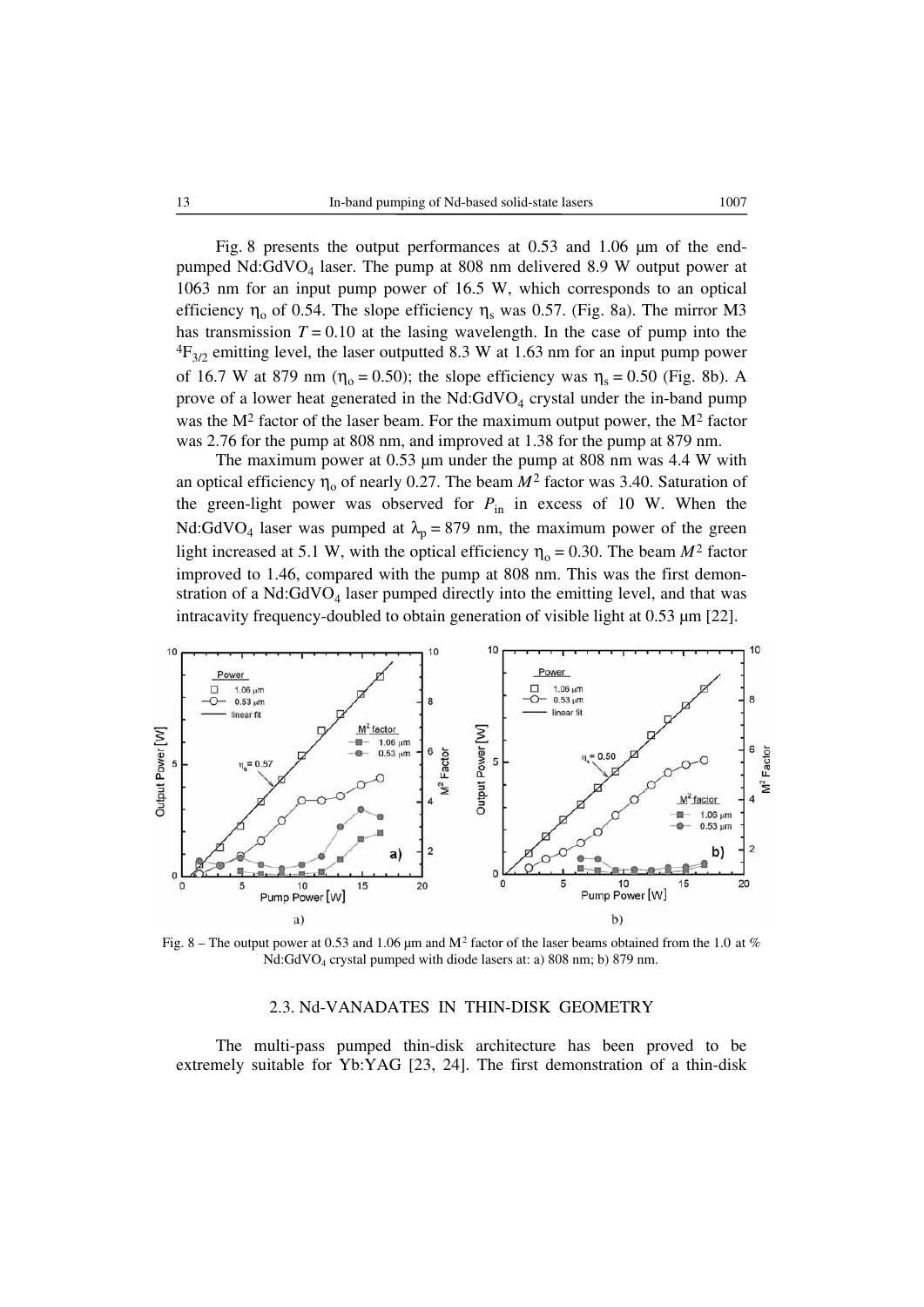laser pumped directly into the  ${}^{4}F_{3/2}$  emitting level, which used Nd:GdVO<sub>4</sub>, was made in 2005 [25]. This laser emitted 3.6 W output power at 1063 nm for an absorbed pump power  $P_{\text{abs}} = 6.9 \text{ W}$  at 879 nm ( $\eta_{\text{oa}} = 0.52$ ) with a slope efficiency  $\eta_{sa} = 0.69$ . However, because a pumping scheme with only 4 passes of the thin-disk crystal was used, the absorption efficiency  $\eta_a$  was limited at 0.34. The absorption  $\eta_a$  and the optical efficiency  $\eta_0$  can be improved by increasing the number of the passes through the medium, for example by using a parabolic mirror [26, 27].

A sketch of the experimental set-up is shown in Fig. 9a. The laser crystals used in the experiments were 0.5 at % Nd:GdVO<sub>4</sub> and 0.3 at % Nd:YVO<sub>4</sub>, with a thickness of 300 μm. One side of the medium (S1) was coated for HR at the pump wavelengths  $\lambda_p$  (0.81 and 0.88 μm) and at the lasing wavelength of  $\lambda_{em} = 1.06$  μm. The second side of the crystal (S2) was coated for HT at  $\lambda_p$  and as AR at  $\lambda_{em}$ . The laser medium was attached with side S1 to a copper heat sink by using a metallicsoldering technique based on indium and tin. The optical pumping at 0.88 um was made with a fiber-coupled diode laser of DILAS Co., Germany. The maximum cw output power delivered by this diode was 30 W and the emission spectrum width was  $\Delta\lambda_p \sim 3.0$  nm. For the pump at 0.81 µm a fiber-coupled diode laser of Jenoptik, Germany (JOLD30-CPXF-1L) with a maximum output power of 30 W and a spectral bandwidth of  $\Delta\lambda_p \sim 2.5$  nm was employed. The optical fibers of both diodes had a diameter of 600  $\mu$ m and a numerical aperture of NA = 0.22. The pump at 0.81 µm of the thin-disk crystals was performed with a pump module that realized 16 passes of the pump radiation through the laser medium. A second pump



 Fig. 9 – a) A sketch of a multi-pass pumped Nd-vanadate thin-disk laser; b) output power at 1.06 μm *versus* the pump power at 0.81 and 0.88  $\mu$ m obtained from the Nd:GdVO<sub>4</sub> thin-disk crystal.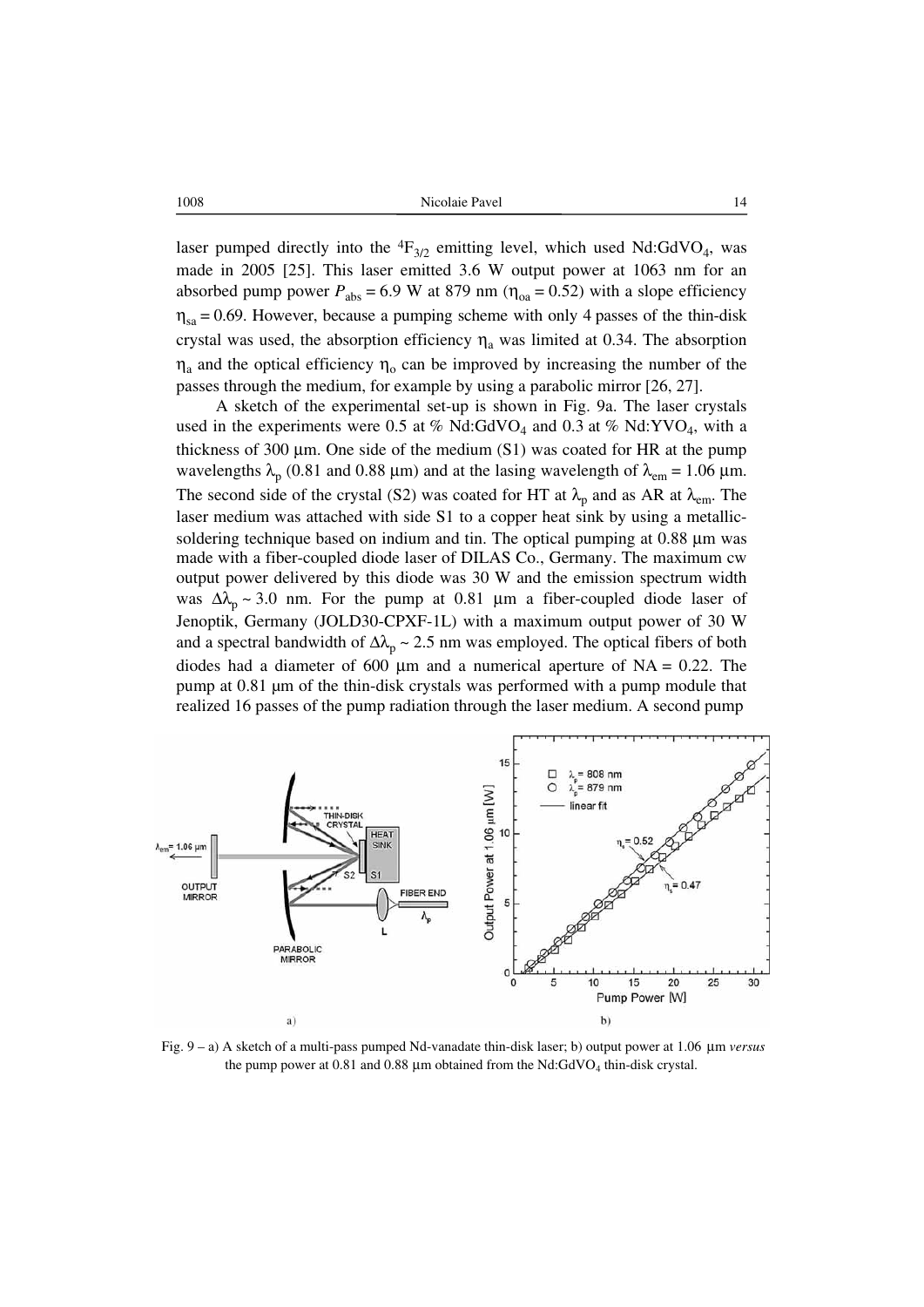module with 24 passes was used for the pump at 0.88  $\mu$ m. For both pump modules the pump-beam spot size on the laser media was 1.2 mm in diameter.

A linear resonator that was formed between side S1 of the thin-disk crystal and a concave output mirror with a radius of curvature of 300 mm was used for laser operation at 1*.*06 μm. Fig. 9b shows the cw output power delivered by the 0.5 at % Nd:GdVO<sub>4</sub> thin-disk laser with an output mirror of transmission *T* = 0.028. The pump at 808 nm with the 16 passes pump module delivered 13.1 W of output power at 1063 nm for 29.7 W of pump power. The optical efficiency  $\eta_0$ was 0.44 and the slope efficiency  $\eta_s$  was 0.47. About 97% of the 808 nm radiation was absorbed by the Nd:GdVO<sub>4</sub> crystal. In-band pumping at 879 nm improved these results. The Nd: $GdVO<sub>4</sub>$  thin disk yielded 14.9 W of output power at 1063 nm with an optical efficiency  $\eta_0 = 0.50$  and a slope efficiency  $\eta_s = 0.52$ . The absorption efficiency at 879 nm was estimated to be  $\eta_a \sim 0.93$ .

The generation of green light at 0.53 μm was realized with a Z-type resonator, as shown in Fig. 10a. The radii of curvature of mirror M3 and M4 were 300 and 100 mm, respectively. Mirror M5 was plane. Distances S1-M3 and M3-M4 were equals (~ 250 mm) and the total resonator length was about 560 mm. Mirror M3 was HR coated at  $\lambda_{em} = 1.06 \,\mu$ m, and mirror M5 was HR coated at both  $λ_{em}$  and its second harmonic  $λ_{20} = 0.53 \mu$ m. The visible radiation was coupled out through mirror M4 that was HR coated at  $\lambda_{em}$  and HT coated at 0.53 µm. The generation of green light was achieved with a 20 mm long LBO crystal that was cut for type I phase matching ( $\theta = 90^{\circ}$ ,  $\phi = 11.4^{\circ}$ ) at 25<sup>o</sup>C. The LBO crystal, which



Fig.  $10 - a$ ) The Nd:GdVO<sub>4</sub> thin-disk laser intracavity frequency doubled by LBO nonlinear crystal; b) output power at  $0.53 \mu m$  versus the pump power at  $0.81$  and  $0.88 \mu m$ .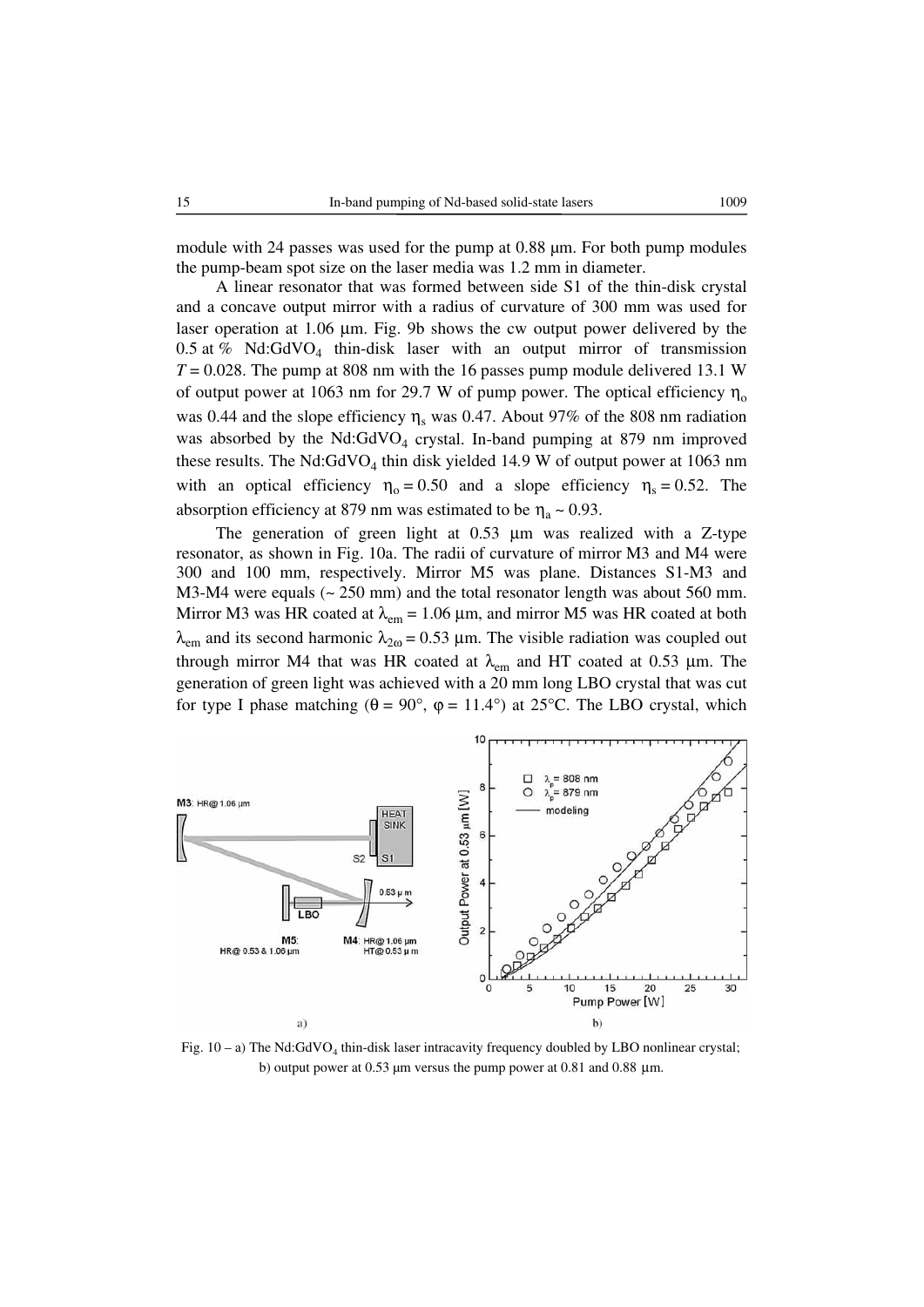had both surfaces AR coated for  $\lambda_{\rm em}$  and  $\lambda_{\rm 20}$ , was inserted into the M4-M5 arm, close to mirror M5.

Fig. 10b presents the output power at 0*.*53 μm obtained from the intracavity frequency doubled  $Nd:GdVO<sub>4</sub>$  crystal. The  $Nd:GdVO<sub>4</sub>$  laser yielded green light with a maximum output power of 7*.*8 W under the pump at 808 nm with the 16 passes module. The overall efficiency  $\eta_0$  was 0.26. With the 24 passes pump module the Nd:GdVO<sub>4</sub> laser reached an output power at 0.53  $\mu$ m of 9.1 W for the pump at 879 nm. The optical efficiency  $\eta_0$  was 0.31. Continuous lines of Fig. 10b are calculus of the output power on a model introduced by R.G. Smith [28].

The Nd: YVO<sub>4</sub> thin-disk laser had an output power of 11.4 W at 1064 nm for the pump at 808 nm, with an optical efficiency  $\eta_0 = 0.38$  and a slope efficiency  $\eta_s = 0.42$ . The absorption efficiency at 808 was evaluated to be  $\eta_a \sim 0.95$ . The pump with the 24 passes module could assure an absorption  $\eta_a \sim 0.87$  of the 879 nm radiation. The output power at 1064 nm increased to 12.2 W with an optical efficiency  $η_0$  and a slope efficiency  $η_s$  of 0.41 and 0.42, respectively. Inband pumping into the  ${}^{4}F_{3/2}$  emitting level at 880 nm of the Nd:YVO<sub>4</sub> thin disk crystal yielded an output power of 8.5 W at 0.53  $\mu$ m with an optical efficiency  $\eta_0$ of 0.29.

An 0.3 at % Nd:YVO<sub>4</sub> thin-disk crystal of 300  $\mu$ m thickness was tested also for lasing at the 914 nm  ${}^4F_{3/2} \rightarrow {}^4I_{9/2}$  transition, under in-band pumping at 880 nm. A linear resonator (as shown in Fig. 9a) with an output mirror with  $T = 0.1$  % at 914 nm was used in the experiments. The Nd:  $\text{YVO}_4$  crystal yielded a maximum cw output power of 3.1 W at 914 nm when it was placed in the 24 passes pump module. For generation of deep blue light at 457 nm the authors used a Z-type folded cavity as presented in Fig. 10a, which was modified for  $\lambda_{em} = 914$  nm and  $\lambda_{2\omega}$  = 457 nm [27]. The intracavity frequency doubling was obtained with a 15 mm long LBO nonlinear crystal (type I, θ = 90°, φ = 21.7°, 25°C). The maximum output power at 457 nm was 1.0 W under pumping with the same pump module. These results can be further improved by a proper choice of the laser and nonlinear crystals, and by an improved design of the folded cavity used for the generation of deep-blue light.

### **3. CONCLUSIONS**

In conclusion, results obtained from Nd-based laser materials that were pumped directly into the  ${}^{4}F_{3/2}$  emitting level and that emitted at the fundamental wavelengths of 0.9, 1.06 and 1.3 μm were presented. Some of the discussed data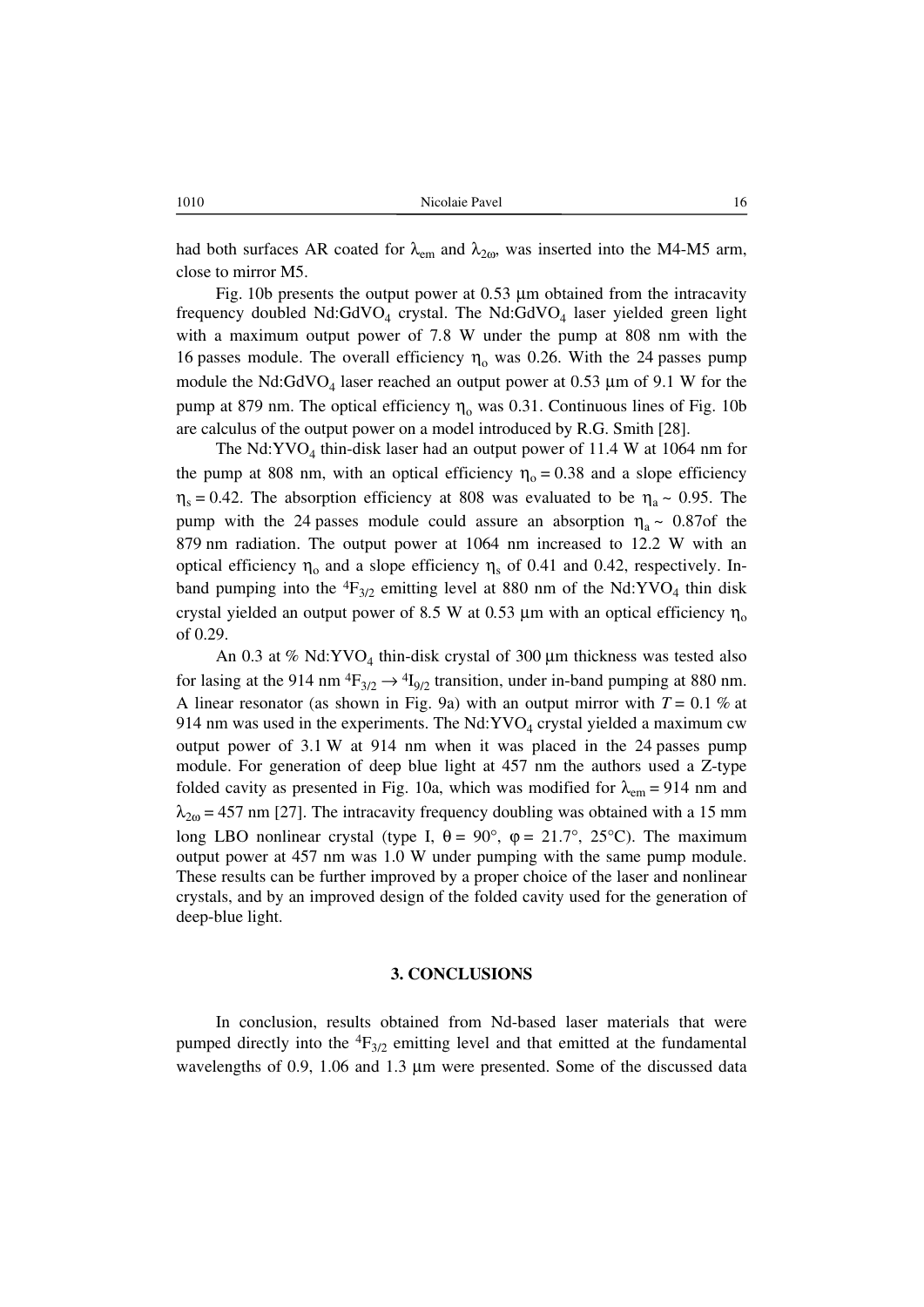are records or first demonstrations of such kind of laser operation. Laser emission at 1.06 μm with slope efficiency close of the quantum defect ratio was achieved in end-pumped at 0.88 μm Nd:YAG and Nd-vanadate crystals using a tunable Ti:Sapphire laser as source of excitation. Efficient laser operation at 0.946 μm in Nd:YAG under pumping with a Ti:sapphire laser, and first demonstration of laser emission at 1.3 μm in Nd:YAG that was pumped with diode lasers at 0.88 μm were realized. These results proved that the laser emission parameters with respect to the absorbed power are enhanced by pumping resonantly into the emitting level.

A good absorption of the pump radiation was obtained by using highly-doped laser crystals with a thickness of a few millimeters in an end-pumping scheme, or thin-disk geometry of the laser crystal in a multi-pass pumping configuration. The first solution was used to demonstrate an intracavity frequency-doubled Nd:GdVO<sub>4</sub> laser that generated cw 5.1 W output power of green at 0.53 μm visible light under pumping with diode lasers at 0.81  $\mu$ m. A multi-pass pumped Nd:GdVO<sub>4</sub> laser with a cw output power of 14.9 W at 1.06 μm and that generated 9.1 W of cw green light at 0.53 μm was also realized for the first time. Recent results obtained from a Nd:YAG laser [29], which delivered 250 W of cw output power at 1.06 μm with an absorbed pump power at 0.88 μm of 438 W, demonstrates clearly that the in-band pumping directly into the  ${}^{4}F_{3/2}$  emitting level is a viable solution for performance improvements and further power scaling of solid-state lasers.

*Acknowledgments.* N. Pavel acknowledges research collaboration between the Laser Research Center of Institute for Molecular Science, Okazaki, Japan and Laboratory of Solid-State Quantum Electronics: During this collaboration the data reported for the end-pumping schemes were obtained. The author also acknowledges a post-doctoral scholarship of the Alexander von Humboldt Foundation, Bonn, Germany that allowed him to study at the Institute for Laser Physics of Hamburg University, Hamburg, Germany, where he investigated laser performances of the Nd-based thin-disk lasers. The Romanian Ministry of Science and Research supported partially this work through the CEEX D07-27 project. The author would like to address a special "THANK YOU" to Prof. Dr. Voicu Lupei, for the guidance, help and support, encouraging and suggestions showed him since he was hired in the Laboratory of Solid-State Quantum Electronics (year 1990), and especially during the period spend together in Japan. These results would not be obtained without a major contribution of Prof. Dr. Voicu Lupei, and most of them are original contributions to the development of solidstate lasers.

### REFERENCES

- 1. R. Newmann, J. Appl. Phys., **34**, *2*, 437 (1963).
- 2. M. Ross, Proc. IEEE, **56**, *2*, 196–197 (1968).
- 3. L. J. Rosenkrantz, J. Appl. Phys., **43**, *11*, 4603–4605 (1972).
- 4. R. Lavi, S. Jackel, Y. Tzuk, M. Winik, E. Lebiush, M. Katz, I. Paiss, Appl. Opt., **38**, *36*, 7382– 7385 (1999).
- 5. R. Lavi, S. Jackel, Appl. Opt., **39**, *18*, 3093–3098 (2000).